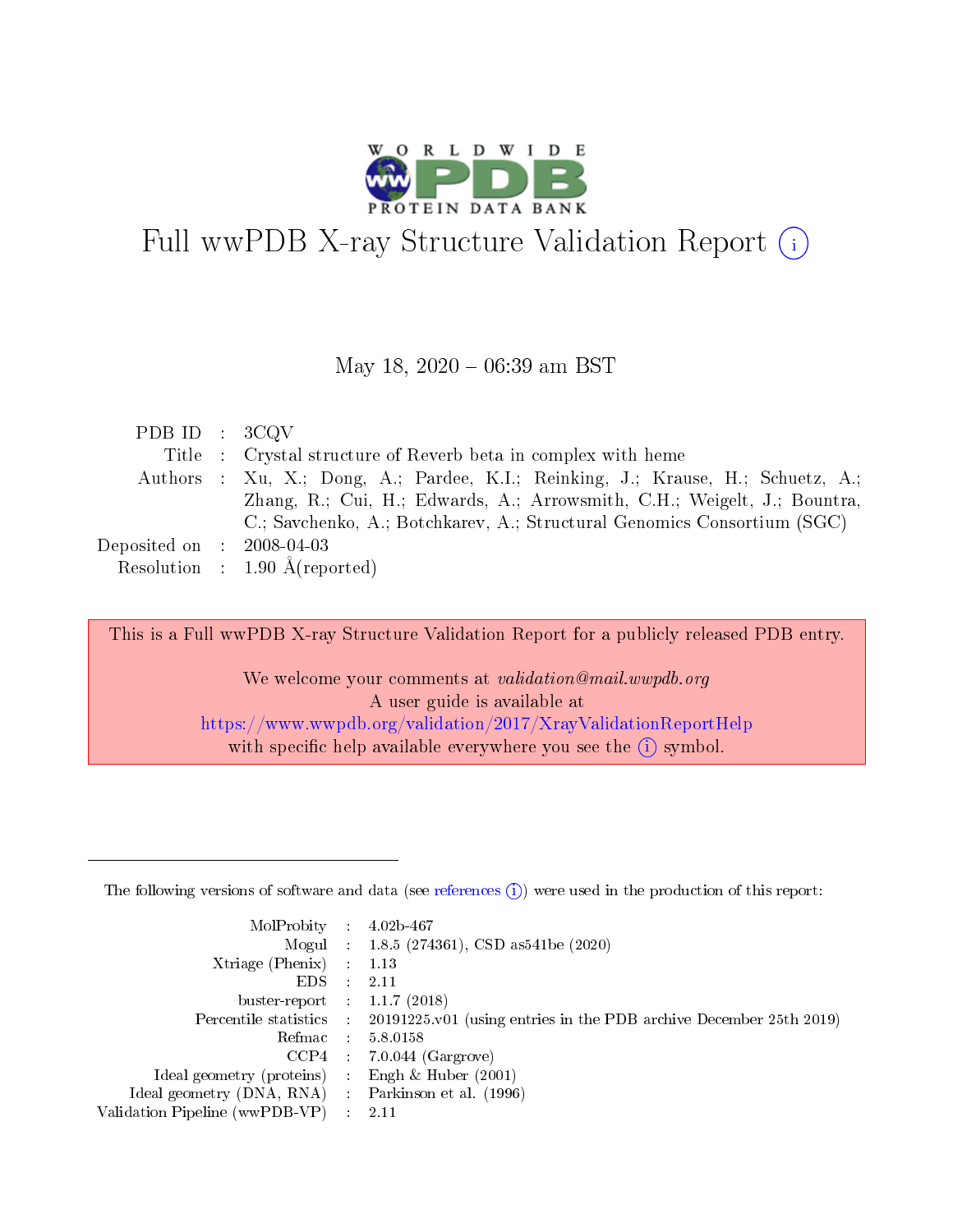# 1 [O](https://www.wwpdb.org/validation/2017/XrayValidationReportHelp#overall_quality)verall quality at a glance  $(i)$

The following experimental techniques were used to determine the structure: X-RAY DIFFRACTION

The reported resolution of this entry is 1.90 Å.

Percentile scores (ranging between 0-100) for global validation metrics of the entry are shown in the following graphic. The table shows the number of entries on which the scores are based.



| Metric                | Whole archive<br>$(\#\mathrm{Entries})$ | Similar resolution<br>$(\#\text{Entries},\,\text{resolution}\,\,\text{range}(\textup{\AA}))$ |
|-----------------------|-----------------------------------------|----------------------------------------------------------------------------------------------|
| $R_{free}$            | 130704                                  | $6207(1.90-1.90)$                                                                            |
| Clashscore            | 141614                                  | $6847(1.90-1.90)$                                                                            |
| Ramachandran outliers | 138981                                  | $6760(1.90-1.90)$                                                                            |
| Sidechain outliers    | 138945                                  | 6760 (1.90-1.90)                                                                             |
| RSRZ outliers         | 127900                                  | $6082(1.90-1.90)$                                                                            |

The table below summarises the geometric issues observed across the polymeric chains and their fit to the electron density. The red, orange, yellow and green segments on the lower bar indicate the fraction of residues that contain outliers for  $>=3, 2, 1$  and 0 types of geometric quality criteria respectively. A grey segment represents the fraction of residues that are not modelled. The numeric value for each fraction is indicated below the corresponding segment, with a dot representing fractions  $\epsilon=5\%$  The upper red bar (where present) indicates the fraction of residues that have poor fit to the electron density. The numeric value is given above the bar.

| Mol | $\sim$ 1 $\sim$<br>hain | Length | Quality of chain |     |     |
|-----|-------------------------|--------|------------------|-----|-----|
|     |                         |        | 5%               |     |     |
| л.  | . .                     | 199    | 86%              | 12% | . . |

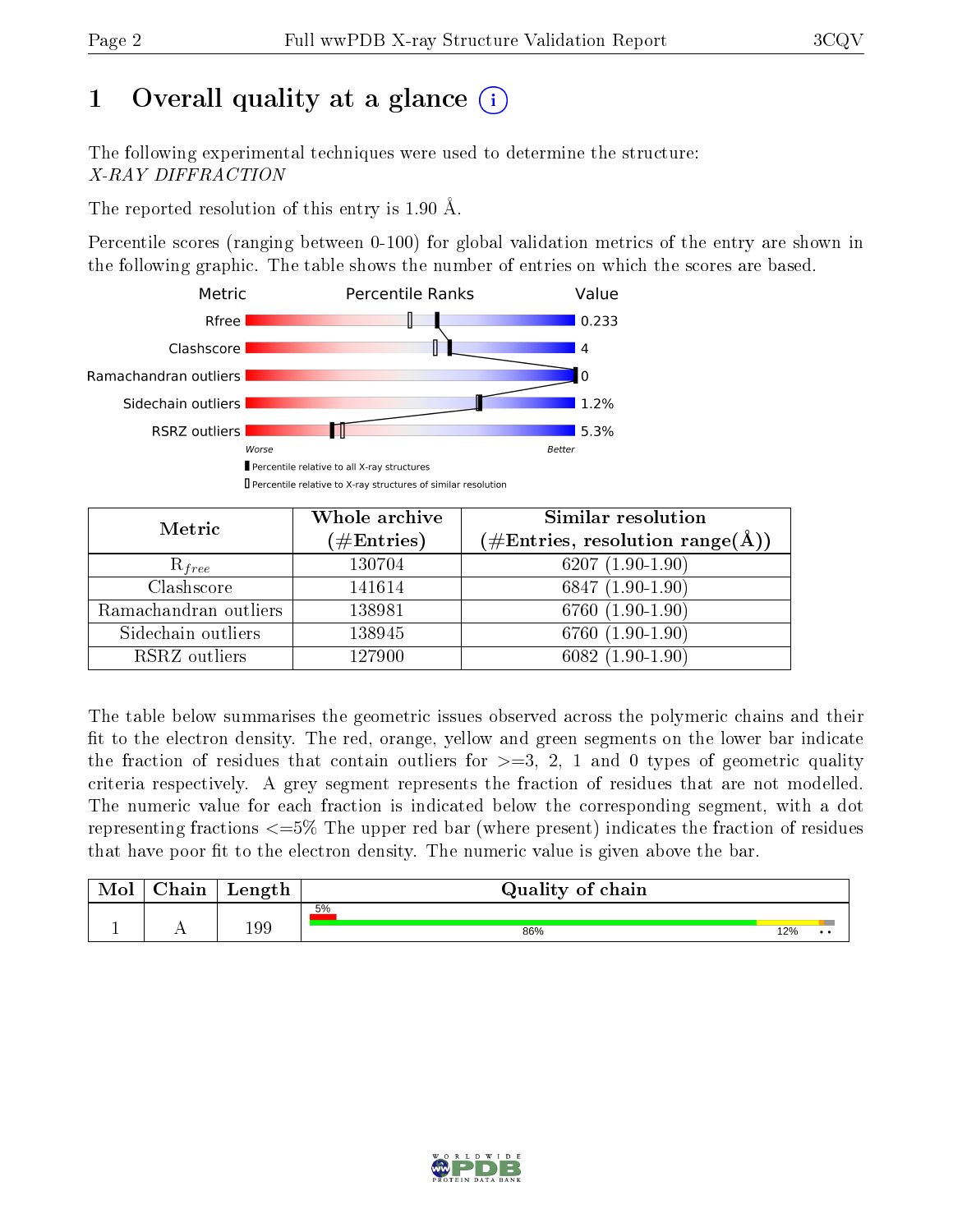# 2 Entry composition (i)

There are 3 unique types of molecules in this entry. The entry contains 1771 atoms, of which 0 are hydrogens and 0 are deuteriums.

In the tables below, the ZeroOcc column contains the number of atoms modelled with zero occupancy, the AltConf column contains the number of residues with at least one atom in alternate conformation and the Trace column contains the number of residues modelled with at most 2 atoms.

• Molecule 1 is a protein called Nuclear receptor subfamily 1 group D member 2.

| Mol | $Chain$ | Residues |                      | $\rm{Atoms}$ |     |     |  |    | ZeroOcc | $\mid$ AltConf $\mid$ Trace $\mid$ |  |
|-----|---------|----------|----------------------|--------------|-----|-----|--|----|---------|------------------------------------|--|
|     | . .     | 196      | Total<br>$157^\circ$ | 1003         | 263 | 296 |  | эе |         |                                    |  |

 Molecule 2 is PROTOPORPHYRIN IX CONTAINING FE (three-letter code: HEM) (formula:  $C_{34}H_{32}FeN_4O_4$ .



| Mol | $Chain   Residues$ | Atoms      |    |  |  | ZeroOcc   AltConf |  |  |
|-----|--------------------|------------|----|--|--|-------------------|--|--|
|     |                    | Total C Fe |    |  |  |                   |  |  |
|     |                    |            | 34 |  |  |                   |  |  |

Molecule 3 is water.

| Mol | $\mid$ Chain $\mid$ Residues | Atoms               | $ZeroOcc$   AltConf |  |
|-----|------------------------------|---------------------|---------------------|--|
|     | 157                          | Total<br>157<br>157 |                     |  |

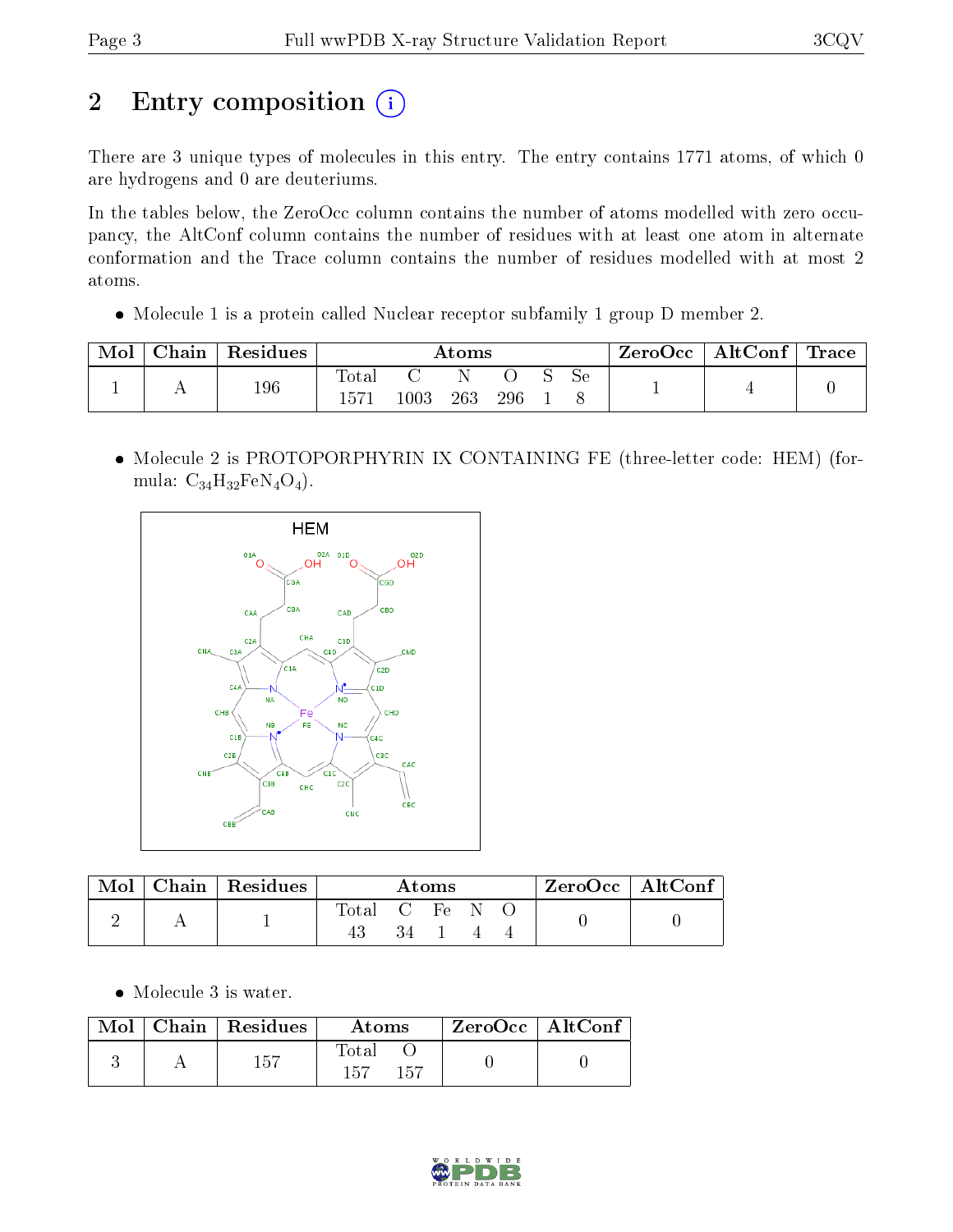## 3 Residue-property plots  $(i)$

These plots are drawn for all protein, RNA and DNA chains in the entry. The first graphic for a chain summarises the proportions of the various outlier classes displayed in the second graphic. The second graphic shows the sequence view annotated by issues in geometry and electron density. Residues are color-coded according to the number of geometric quality criteria for which they contain at least one outlier: green  $= 0$ , yellow  $= 1$ , orange  $= 2$  and red  $= 3$  or more. A red dot above a residue indicates a poor fit to the electron density (RSRZ  $> 2$ ). Stretches of 2 or more consecutive residues without any outlier are shown as a green connector. Residues present in the sample, but not in the model, are shown in grey.

• Molecule 1: Nuclear receptor subfamily 1 group D member 2



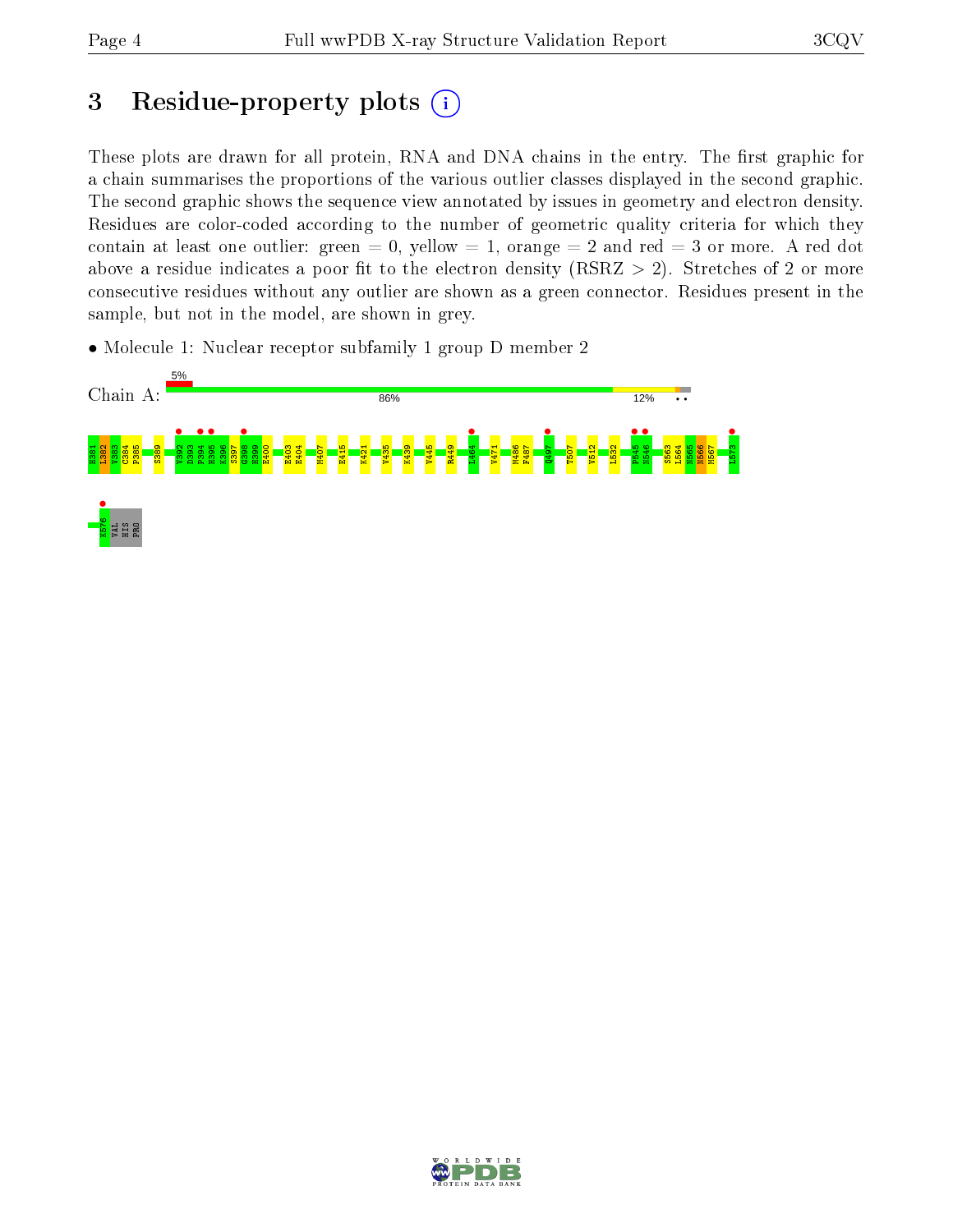## 4 Data and refinement statistics  $(i)$

| Property                                                              | Value                                           | Source     |
|-----------------------------------------------------------------------|-------------------------------------------------|------------|
| Space group                                                           | P 21 21 2                                       | Depositor  |
| Cell constants                                                        | $48.62\text{\AA}$<br>73.43Å<br>68.95Å           | Depositor  |
| a, b, c, $\alpha$ , $\beta$ , $\gamma$                                | $90.00^\circ$<br>$90.00^\circ$<br>$90.00^\circ$ |            |
| Resolution $(A)$                                                      | 40.56<br>$-1.90$                                | Depositor  |
|                                                                       | 40.54<br>$-1.90$                                | <b>EDS</b> |
| % Data completeness                                                   | $99.6(40.56-1.90)$                              | Depositor  |
| (in resolution range)                                                 | 99.6 (40.54-1.90)                               | <b>EDS</b> |
| $R_{merge}$                                                           | 0.09                                            | Depositor  |
| $\mathrm{R}_{sym}$                                                    | 0.09                                            | Depositor  |
| $\langle I/\sigma(I) \rangle^{-1}$                                    | 3.49 (at $1.89\text{\AA}$ )                     | Xtriage    |
| Refinement program                                                    | REFMAC 5.2.0019                                 | Depositor  |
| $R, R_{free}$                                                         | 0.197<br>0.235<br>$\mathbf{A}$                  | Depositor  |
|                                                                       | 0.198<br>0.233                                  | DCC        |
| $R_{free}$ test set                                                   | 1020 reflections $(5.09\%)$                     | wwPDB-VP   |
| Wilson B-factor $(A^2)$                                               | 24.7                                            | Xtriage    |
| Anisotropy                                                            | 0.118                                           | Xtriage    |
| Bulk solvent $k_{sol}(\text{e}/\text{\AA}^3),\,B_{sol}(\text{\AA}^2)$ | $0.39$ , $54.5$                                 | <b>EDS</b> |
| $L$ -test for twinning <sup>2</sup>                                   | $< L >$ = 0.48, $< L2 >$ = 0.31                 | Xtriage    |
| Estimated twinning fraction                                           | No twinning to report.                          | Xtriage    |
| $F_o, F_c$ correlation                                                | 0.94                                            | <b>EDS</b> |
| Total number of atoms                                                 | 1771                                            | wwPDB-VP   |
| Average B, all atoms $(A^2)$                                          | 25.0                                            | wwPDB-VP   |

Xtriage's analysis on translational NCS is as follows: The largest off-origin peak in the Patterson function is  $7.66\%$  of the height of the origin peak. No significant pseudotranslation is detected.

<sup>&</sup>lt;sup>2</sup>Theoretical values of  $\langle |L| \rangle$ ,  $\langle L^2 \rangle$  for acentric reflections are 0.5, 0.333 respectively for untwinned datasets, and 0.375, 0.2 for perfectly twinned datasets.



<span id="page-4-1"></span><span id="page-4-0"></span><sup>1</sup> Intensities estimated from amplitudes.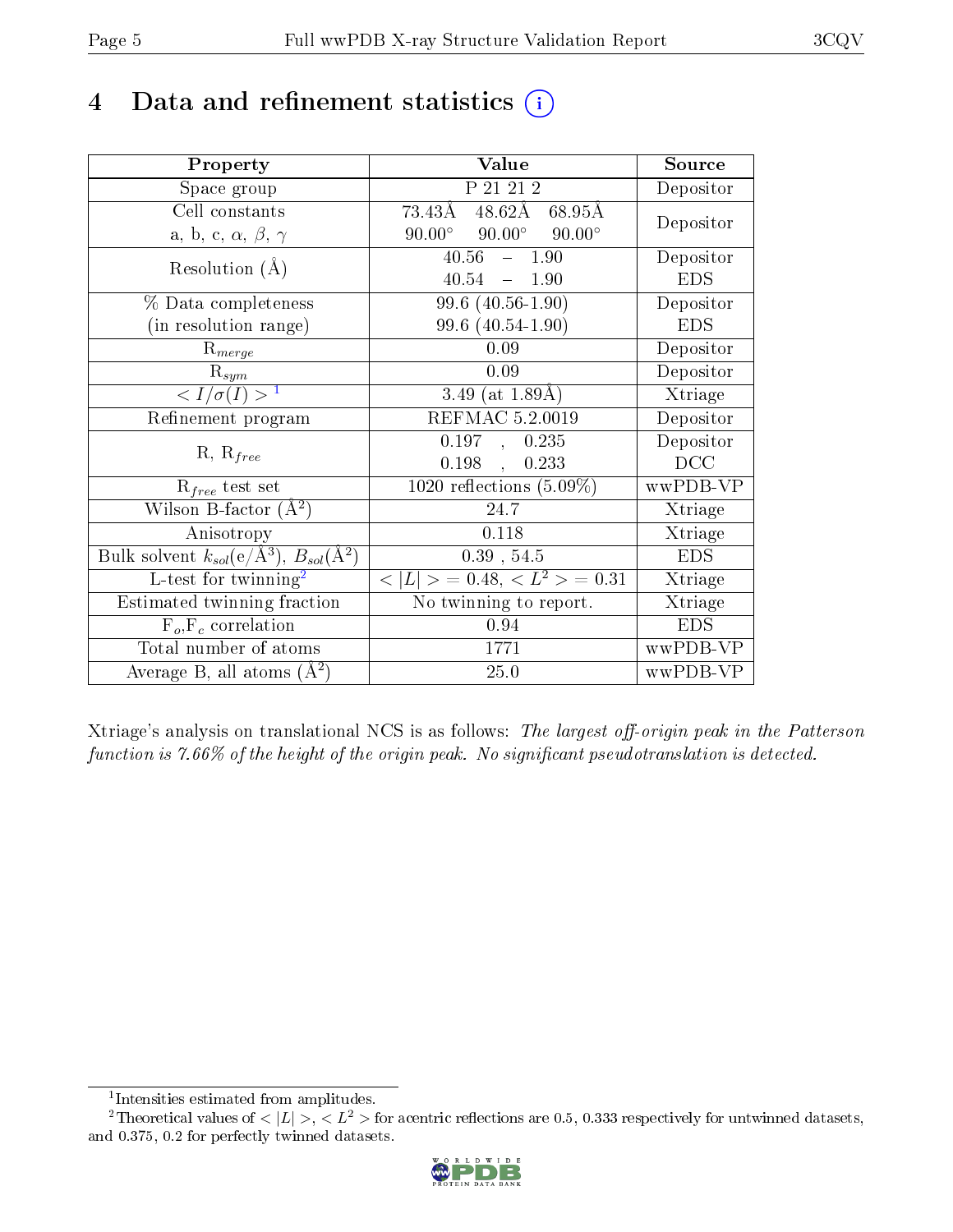# 5 Model quality  $(i)$

### 5.1 Standard geometry  $(i)$

Bond lengths and bond angles in the following residue types are not validated in this section: HEM

The Z score for a bond length (or angle) is the number of standard deviations the observed value is removed from the expected value. A bond length (or angle) with  $|Z| > 5$  is considered an outlier worth inspection. RMSZ is the root-mean-square of all Z scores of the bond lengths (or angles).

| $Mol$   Chain |      | Bond lengths    | Bond angles |                 |  |
|---------------|------|-----------------|-------------|-----------------|--|
|               | RMSZ | # $ Z  > 5$     | RMSZ        | # $ Z  > 5$     |  |
|               | 0.68 | $2/1592(0.1\%)$ | 0.69        | $1/2135(0.0\%)$ |  |

Chiral center outliers are detected by calculating the chiral volume of a chiral center and verifying if the center is modelled as a planar moiety or with the opposite hand.A planarity outlier is detected by checking planarity of atoms in a peptide group, atoms in a mainchain group or atoms of a sidechain that are expected to be planar.

|  | $\mid$ Mol $\mid$ Chain $\mid$ #Chirality outliers $\mid$ #Planarity outliers $\mid$ |
|--|--------------------------------------------------------------------------------------|
|  |                                                                                      |

All (2) bond length outliers are listed below:

| Mol   Chain | $\operatorname{Res}$ | $\vert$ Type $\vert$ Atoms               | $\perp$ Observed(Å) $\parallel$ Ideal(Å) $\parallel$ |      |
|-------------|----------------------|------------------------------------------|------------------------------------------------------|------|
|             |                      | $566[A]$   ASN   CG-ND2   -6.76          | 1.16                                                 |      |
|             | 566[B]               | $\vert$ ASN $\vert$ CG-ND2 $\vert$ -6.76 | 1.16                                                 | 1.32 |

All (1) bond angle outliers are listed below:

| $\vert$ Mol $\vert$ Chain $\vert$ Res $\vert$ Type $\vert$ |  | $\boldsymbol{\mathrm{Atoms}}$ | Observed $(^\circ)$   Ideal $(^\circ)$ |  |
|------------------------------------------------------------|--|-------------------------------|----------------------------------------|--|
|                                                            |  | $382$   LEU   CA-CB-CG   5.13 | 197 10                                 |  |

There are no chirality outliers.

All (1) planarity outliers are listed below:

| Mol | $\perp$ Chain | Res    | 'Type | Group     |
|-----|---------------|--------|-------|-----------|
|     |               | 566[A] |       | Sidechain |

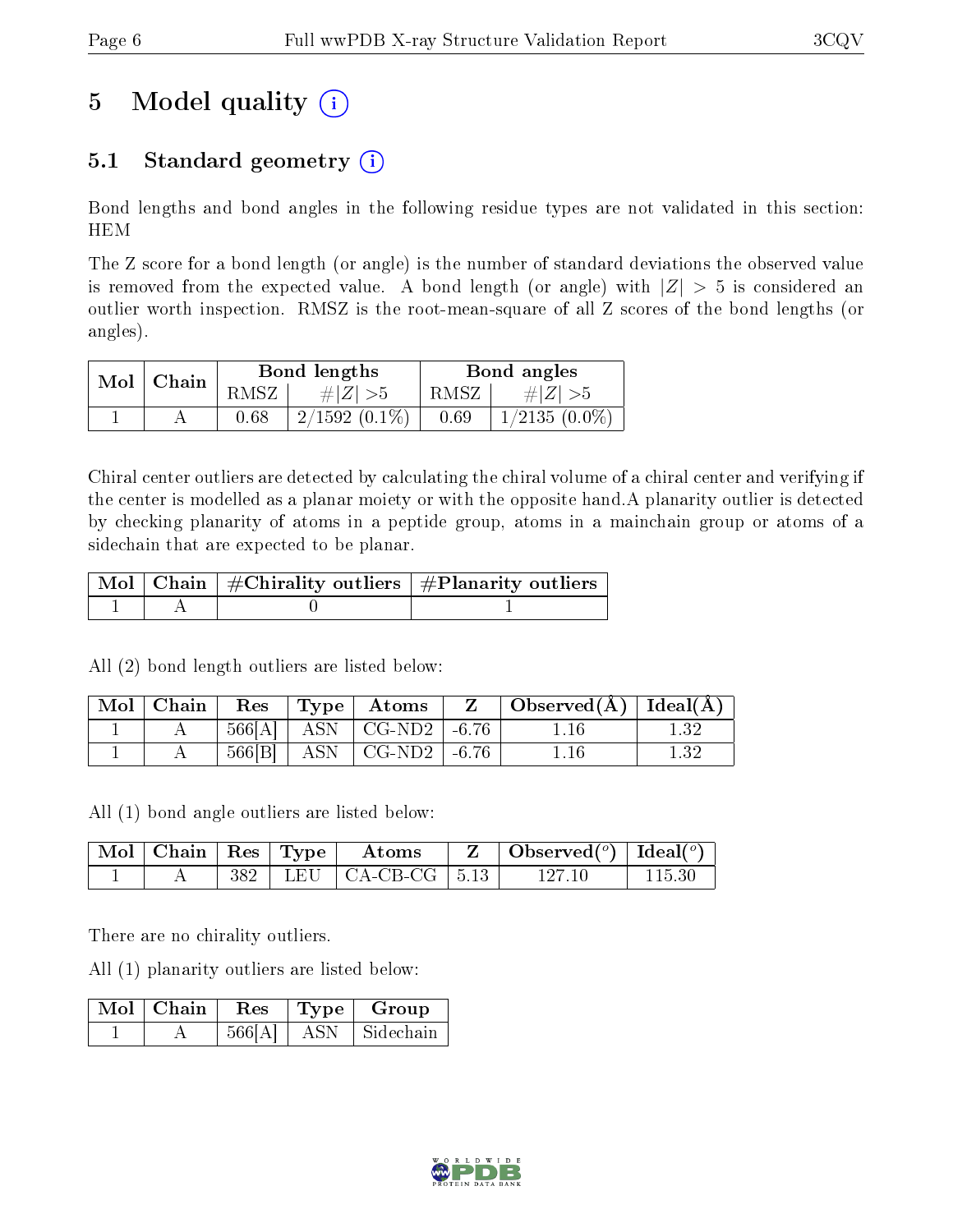### 5.2 Too-close contacts  $(i)$

In the following table, the Non-H and H(model) columns list the number of non-hydrogen atoms and hydrogen atoms in the chain respectively. The H(added) column lists the number of hydrogen atoms added and optimized by MolProbity. The Clashes column lists the number of clashes within the asymmetric unit, whereas Symm-Clashes lists symmetry related clashes.

| Mol |          |      | Chain   Non-H   H(model)   H(added)   Clashes   Symm-Clashes |
|-----|----------|------|--------------------------------------------------------------|
|     | 1571     | 1553 |                                                              |
|     |          |      |                                                              |
|     | 157      |      |                                                              |
|     | $-7 - 1$ |      |                                                              |

The all-atom clashscore is defined as the number of clashes found per 1000 atoms (including hydrogen atoms). The all-atom clashscore for this structure is 4.

All (14) close contacts within the same asymmetric unit are listed below, sorted by their clash magnitude.

| Atom-1              | Atom-2             | Interatomic    | Clash         |
|---------------------|--------------------|----------------|---------------|
|                     |                    | distance $(A)$ | overlap $(A)$ |
| 1:A:415:GLU:OE1     | 1:A:449:ARG:NH1    | 2.10           | 0.83          |
| 1:A:404:GLU:HA      | 1: A:407: MSE:HE3  | 1.78           | 0.65          |
| 1:A:397:SER:OG      | 1:A:400:GLU:HG3    | 2.02           | 0.60          |
| 1: A:564:LEU:HA     | 1: A:567: MSE:HE3  | 1.84           | 0.58          |
| 1: A:445: VAL:HG13  | 1: A:507:THR:CG2   | 2.37           | 0.55          |
| 1:A:512[A]:VAL:HG21 | 1:A:532:LEU:HD12   | 1.91           | 0.53          |
| 1: A:486:MSE:SE     | 2:A:601:HEM:HMD3   | 2.60           | 0.51          |
| 1:A:471:VAL:HG22    | 1:A:487:PHE:CE1    | 2.50           | 0.46          |
| 1:A:403:GLU:HG2     | 1: A:407: MSE:HE2  | 1.97           | 0.45          |
| 1: A:435: VAL:O     | 1:A:439[B]:LYS:HG3 | 2.18           | 0.44          |
| 1: A:421: LYS: NZ   | 3:A:794:HOH:O      | 2.32           | 0.44          |
| 1:A:384:CYS:HB2     | 2:A:601:HEM:CA     | 2.52           | 0.43          |
| 1:A:385:PRO:HD2     | 2:A:601:HEM:CHD    | 2.51           | 0.40          |
| 1:A:563:SER:HB3     | 1: A:567: MSE:HE2  | 2.03           | 0.40          |

All (1) symmetry-related close contacts are listed below. The label for Atom-2 includes the symmetry operator and encoded unit-cell translations to be applied.

| Atom-1 | Atom-2                                       | Interatomic<br>distance $(A)$ | Clash-<br>overlap $(A)$ |
|--------|----------------------------------------------|-------------------------------|-------------------------|
|        | $3:A:824:HOH:O$   $3:A:824:HOH:O[2]$<br>7551 | L.99                          |                         |

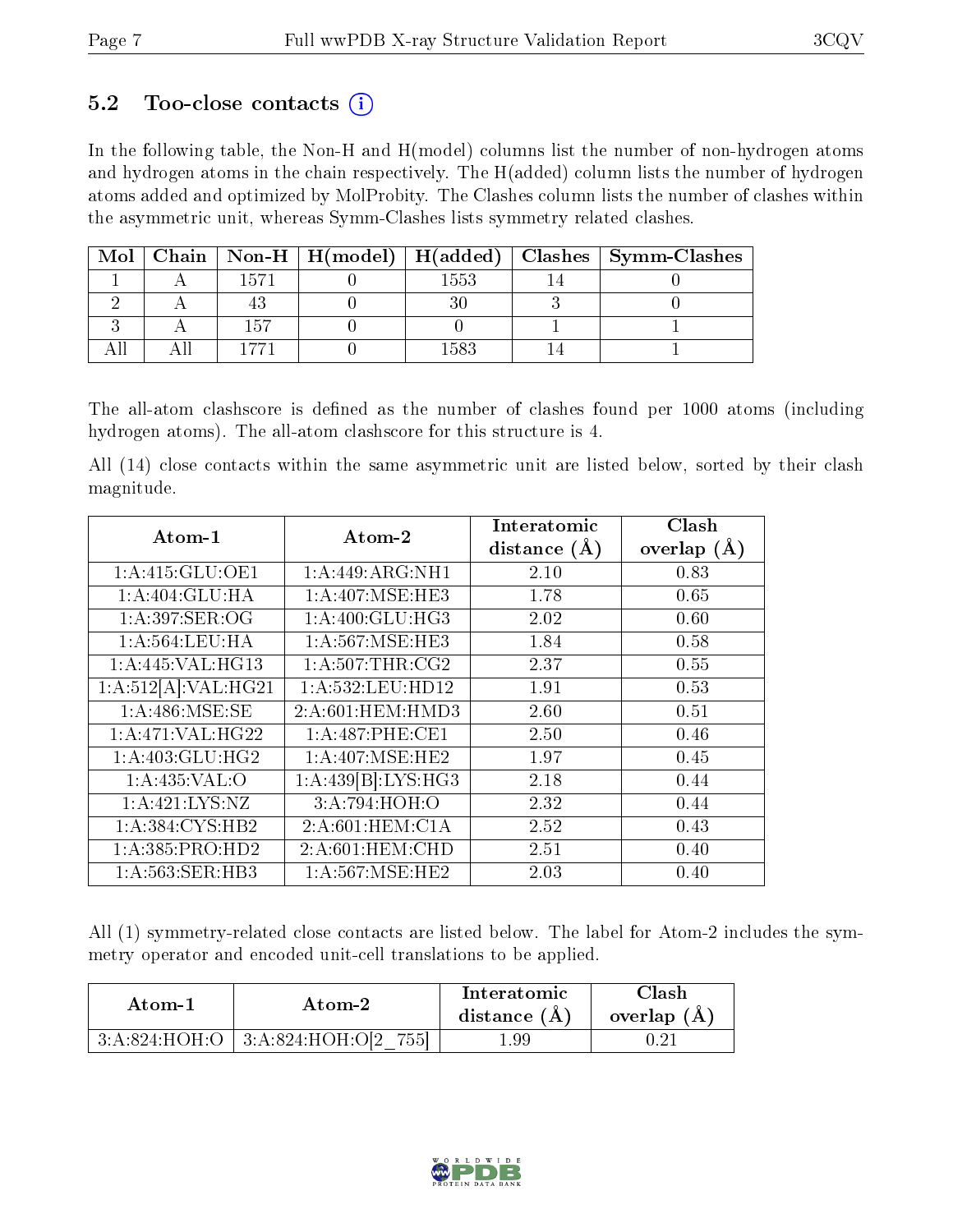### 5.3 Torsion angles (i)

#### 5.3.1 Protein backbone  $(i)$

In the following table, the Percentiles column shows the percent Ramachandran outliers of the chain as a percentile score with respect to all X-ray entries followed by that with respect to entries of similar resolution.

The Analysed column shows the number of residues for which the backbone conformation was analysed, and the total number of residues.

| Mol   Chain | Analysed                                 |  |  | Favoured   Allowed   Outliers   Percentiles                |  |
|-------------|------------------------------------------|--|--|------------------------------------------------------------|--|
|             | $198/199$ (100\%)   191 (96\%)   7 (4\%) |  |  | $\begin{array}{ c c c c }\n\hline\n100 & 100\n\end{array}$ |  |

There are no Ramachandran outliers to report.

#### $5.3.2$  Protein sidechains  $(i)$

In the following table, the Percentiles column shows the percent sidechain outliers of the chain as a percentile score with respect to all X-ray entries followed by that with respect to entries of similar resolution.

The Analysed column shows the number of residues for which the sidechain conformation was analysed, and the total number of residues.

| Mol   Chain | Analysed                    |                | Rotameric   Outliers   Percentiles |  |
|-------------|-----------------------------|----------------|------------------------------------|--|
|             | $174/171(102\%)$ 172 (99\%) | $2(1\%)$ 73 73 |                                    |  |

All (2) residues with a non-rotameric sidechain are listed below:

| Mol | ${\bf Chain}$ | Res | 1'ype |
|-----|---------------|-----|-------|
|     |               |     |       |
|     |               |     |       |

Some sidechains can be flipped to improve hydrogen bonding and reduce clashes. All (1) such sidechains are listed below:

| Mol | Chain   Res | vpe |
|-----|-------------|-----|
|     |             |     |

#### 5.3.3 RNA  $(i)$

There are no RNA molecules in this entry.

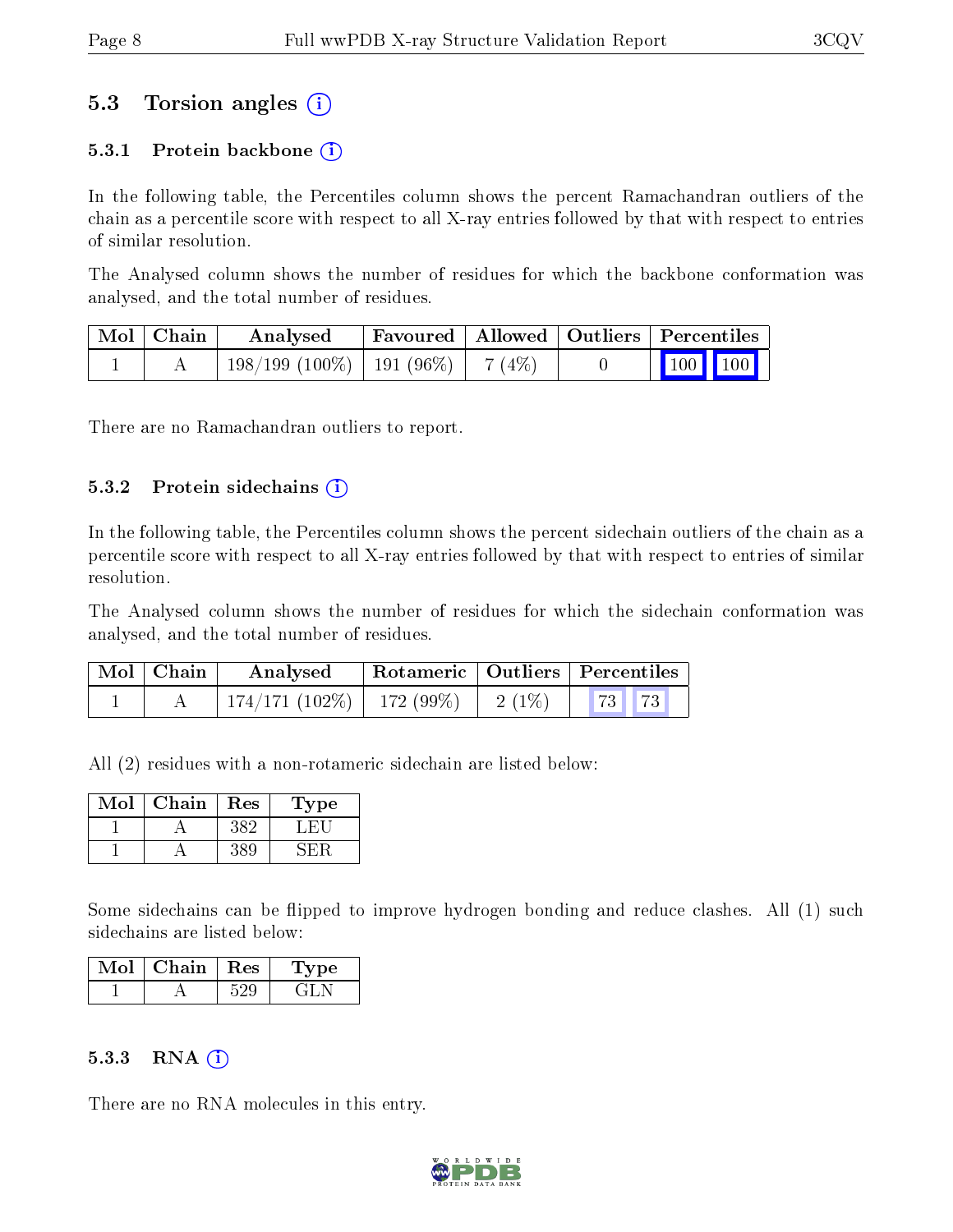#### 5.4 Non-standard residues in protein, DNA, RNA chains (i)

There are no non-standard protein/DNA/RNA residues in this entry.

#### 5.5 Carbohydrates  $(i)$

There are no carbohydrates in this entry.

#### 5.6 Ligand geometry  $(i)$

1 ligand is modelled in this entry.

In the following table, the Counts columns list the number of bonds (or angles) for which Mogul statistics could be retrieved, the number of bonds (or angles) that are observed in the model and the number of bonds (or angles) that are dened in the Chemical Component Dictionary. The Link column lists molecule types, if any, to which the group is linked. The Z score for a bond length (or angle) is the number of standard deviations the observed value is removed from the expected value. A bond length (or angle) with  $|Z| > 2$  is considered an outlier worth inspection. RMSZ is the root-mean-square of all Z scores of the bond lengths (or angles).

|  | $\top$ Type   Chain   Res   Link  <br>$\mathbf{Mol}$ |  |     |          |      | Bond lengths              |          | Bond angles                                                       |  |
|--|------------------------------------------------------|--|-----|----------|------|---------------------------|----------|-------------------------------------------------------------------|--|
|  |                                                      |  |     |          |      |                           |          | Counts   RMSZ $\mid \#  Z  > 2$   Counts   RMSZ $\mid \#  Z  > 2$ |  |
|  | <b>HEM</b>                                           |  | 601 | 27,50,50 | 2.09 | $\mid$ 7 (25%)   17,82,82 | $1.66\,$ | 3(17%)                                                            |  |

In the following table, the Chirals column lists the number of chiral outliers, the number of chiral centers analysed, the number of these observed in the model and the number defined in the Chemical Component Dictionary. Similar counts are reported in the Torsion and Rings columns. '-' means no outliers of that kind were identified.

|         |       |                                   | Mol   Type   Chain   Res   Link   Chirals   Torsions   Rings |        |
|---------|-------|-----------------------------------|--------------------------------------------------------------|--------|
| $+$ HEM | - 601 | <b>Contract Contract Contract</b> | $\mid 0/6/54/54 \mid$                                        | $\sim$ |

All (7) bond length outliers are listed below:

| Mol            | Chain | Res | Type       | Atoms     | Z       | Observed $(A)$ | $Ideal(\AA)$ |
|----------------|-------|-----|------------|-----------|---------|----------------|--------------|
| $\overline{2}$ | А     | 601 | <b>HEM</b> | $C3C-C2C$ | $-4.54$ | 1.34           | 1.40         |
| $\overline{2}$ |       | 601 | <b>HEM</b> | $C3D-C2D$ | 4.54    | 1.51           | 1.37         |
| $\overline{2}$ |       | 601 | <b>HEM</b> | $C3B-C2B$ | $-4.17$ | 1.34           | 1.40         |
| $\overline{2}$ | А     | 601 | <b>HEM</b> | $C3B-CAB$ | 3.62    | 1.55           | 1.47         |
| $\overline{2}$ |       | 601 | <b>HEM</b> | $C3C-CAC$ | 3.13    | 1.54           | 1.47         |
| $\overline{2}$ | А     | 601 | <b>HEM</b> | CMA-C3A   | 2.28    | 1.56           | 1.51         |
| $\overline{2}$ |       | 601 | HEM        | $C4A-NA$  | 2.09    | 1.40           | 1.36         |

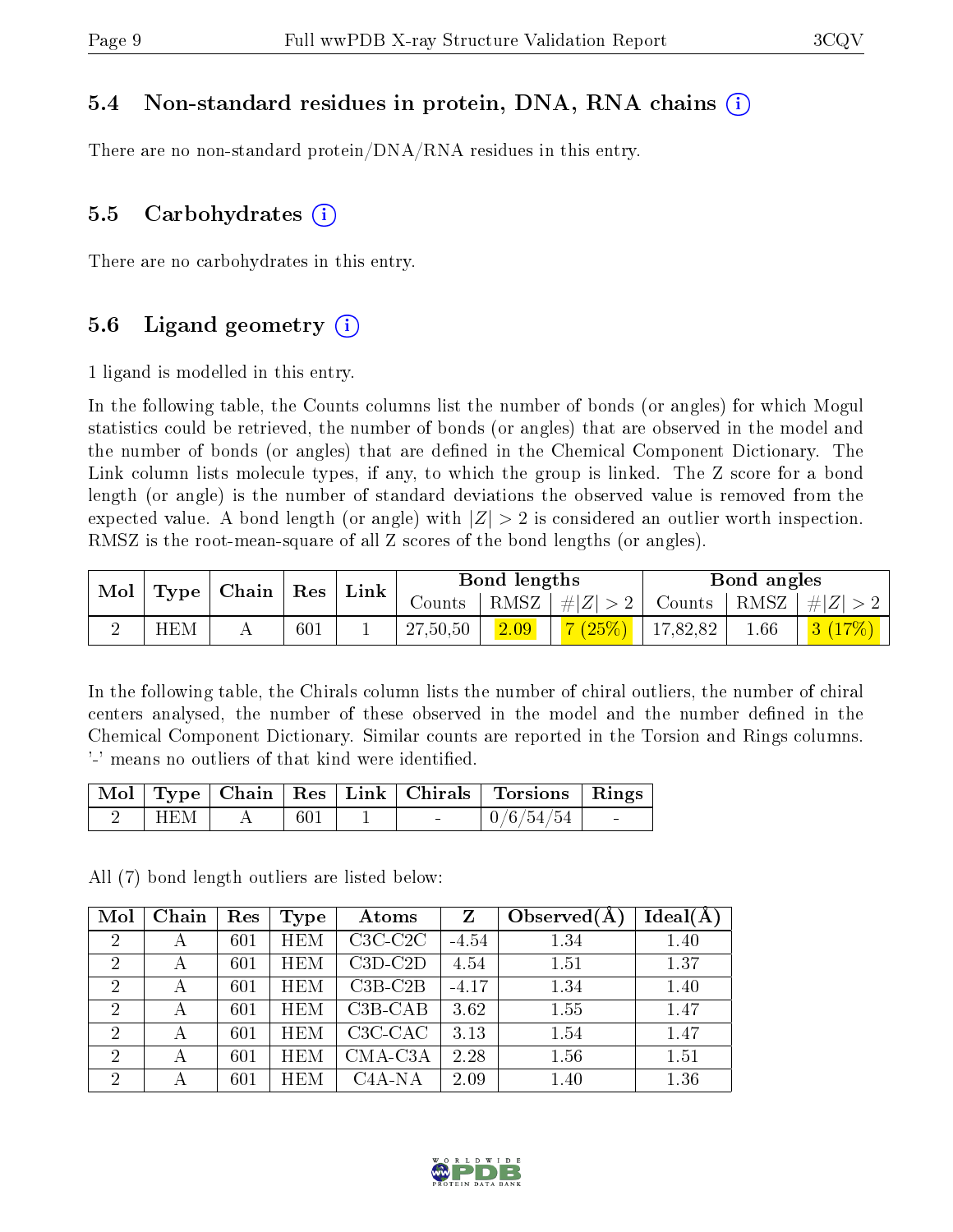| Mol | Chain | Res | Type       | Atoms       |         | Observed $(°)$ | Ideal $(^\circ)$ |
|-----|-------|-----|------------|-------------|---------|----------------|------------------|
|     |       | 601 | <b>HEM</b> | CBD-CAD-C3D | $-3.62$ | 105.81         | 112.48           |
|     |       | 601 | <b>HEM</b> | CBA-CAA-C2A | $-3.45$ | 106.13         | 112.49           |
|     |       | 601 | <b>HEM</b> | C4C-C3C-C2C | 2.21    | 108.44         | $106.90\,$       |

All (3) bond angle outliers are listed below:

There are no chirality outliers.

There are no torsion outliers.

There are no ring outliers.

1 monomer is involved in 3 short contacts:

|  |             | Mol   Chain   Res   Type   Clashes   Symm-Clashes |
|--|-------------|---------------------------------------------------|
|  | $601 + HEM$ |                                                   |

The following is a two-dimensional graphical depiction of Mogul quality analysis of bond lengths, bond angles, torsion angles, and ring geometry for all instances of the Ligand of Interest. In addition, ligands with molecular weight > 250 and outliers as shown on the validation Tables will also be included. For torsion angles, if less then 5% of the Mogul distribution of torsion angles is within 10 degrees of the torsion angle in question, then that torsion angle is considered an outlier. Any bond that is central to one or more torsion angles identified as an outlier by Mogul will be highlighted in the graph. For rings, the root-mean-square deviation (RMSD) between the ring in question and similar rings identified by Mogul is calculated over all ring torsion angles. If the average RMSD is greater than 60 degrees and the minimal RMSD between the ring in question and any Mogul-identified rings is also greater than 60 degrees, then that ring is considered an outlier. The outliers are highlighted in purple. The color gray indicates Mogul did not find sufficient equivalents in the CSD to analyse the geometry.

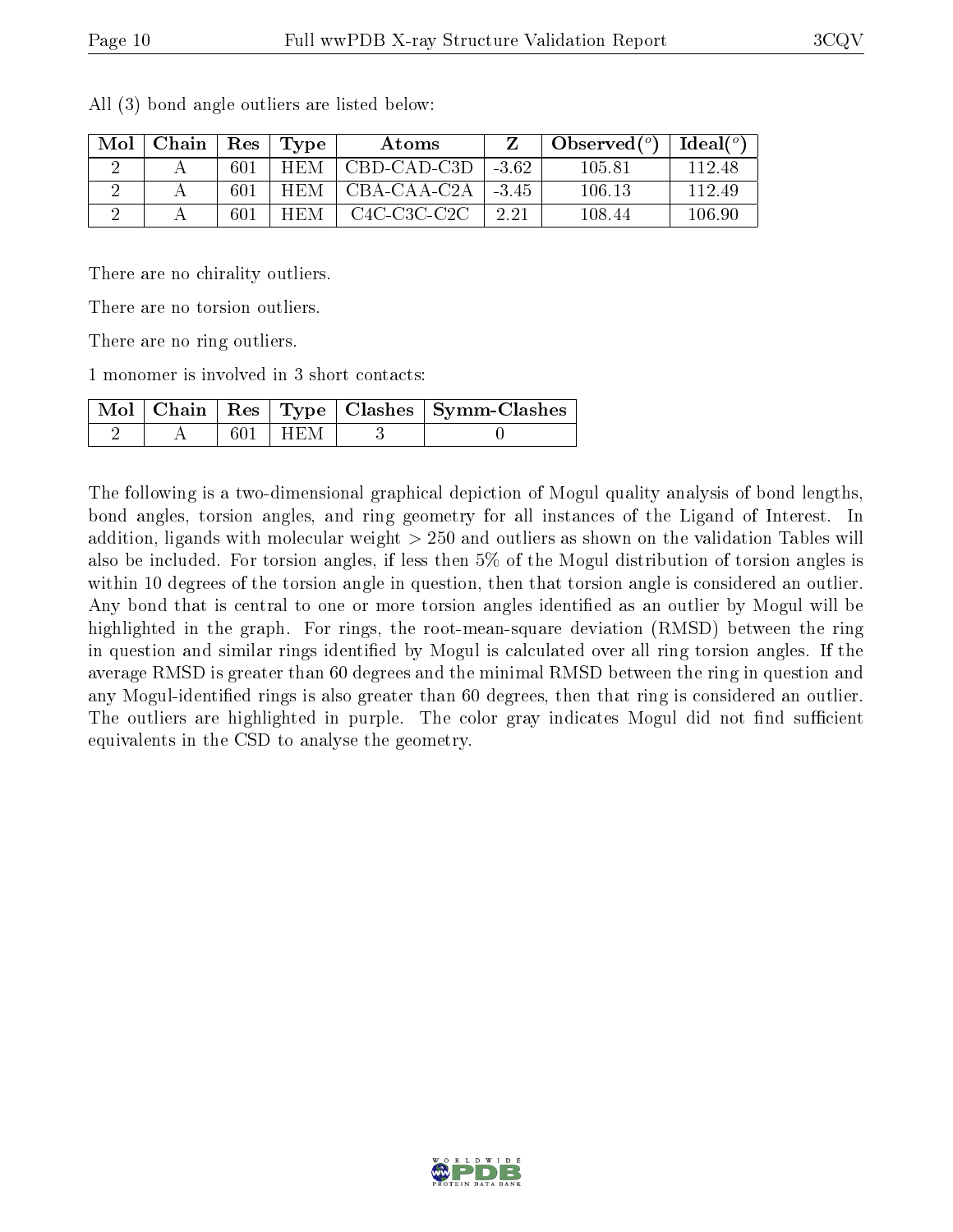



## 5.7 [O](https://www.wwpdb.org/validation/2017/XrayValidationReportHelp#nonstandard_residues_and_ligands)ther polymers (i)

There are no such residues in this entry.

### 5.8 Polymer linkage issues (i)

There are no chain breaks in this entry.

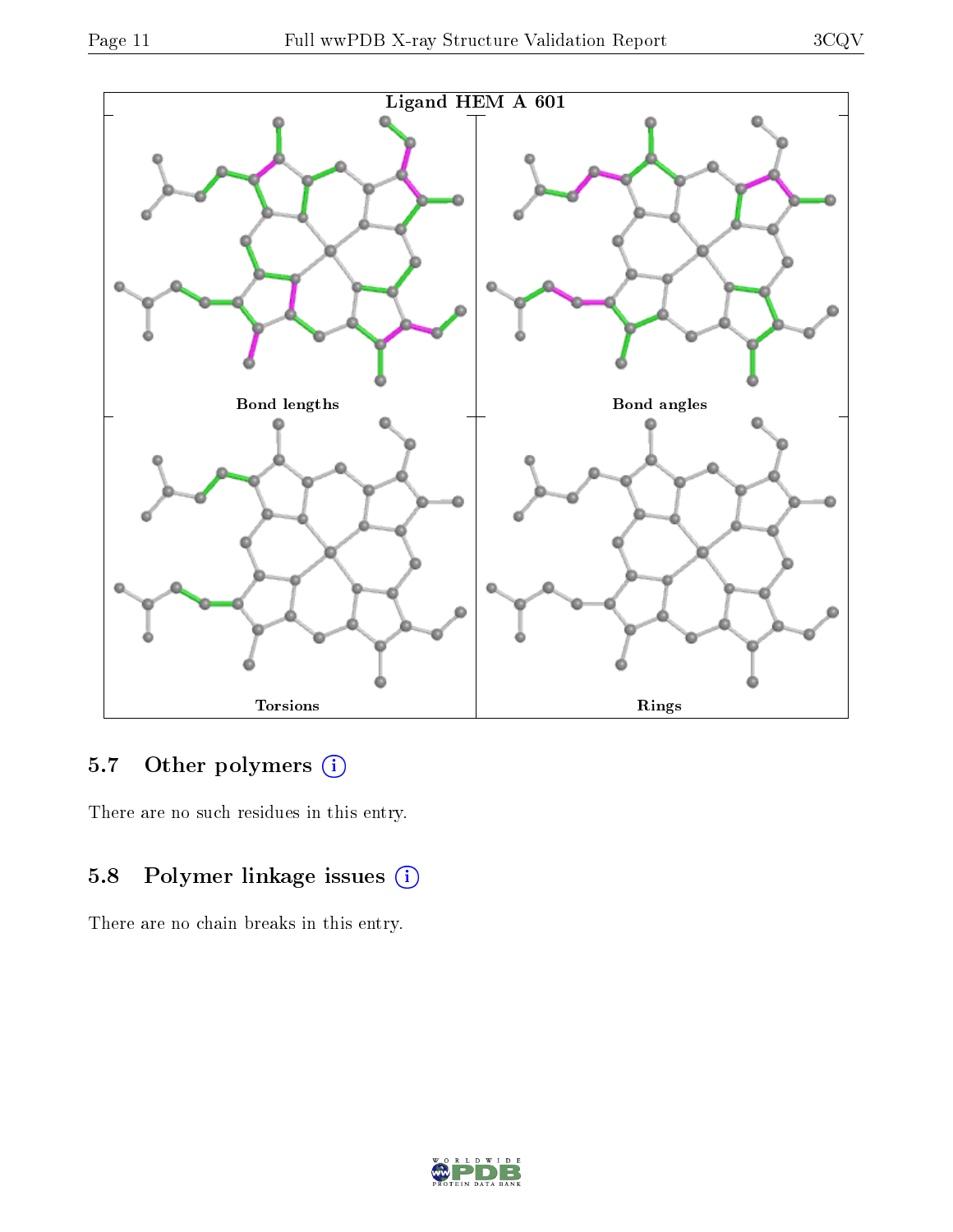## 6 Fit of model and data  $\left(\frac{1}{2}\right)$

### 6.1 Protein, DNA and RNA chains (i)

In the following table, the column labelled  $#RSRZ> 2'$  contains the number (and percentage) of RSRZ outliers, followed by percent RSRZ outliers for the chain as percentile scores relative to all X-ray entries and entries of similar resolution. The OWAB column contains the minimum, median,  $95<sup>th</sup>$  percentile and maximum values of the occupancy-weighted average B-factor per residue. The column labelled  $Q< 0.9$  lists the number of (and percentage) of residues with an average occupancy less than 0.9.

| $\mid$ Mol $\mid$ Chain | $\rm{Analysed}$ $\vert <$ RSRZ $>$ |      | $\#\text{RSRZ}\text{>2}$       | $\vert$ OWAB(Å <sup>2</sup> ) $\vert$ Q<0.9 |  |
|-------------------------|------------------------------------|------|--------------------------------|---------------------------------------------|--|
|                         | $\pm$ 188/199 (94%) $\pm$          | 0.27 | $10(5\%)$ 26 29 12, 23, 38, 46 |                                             |  |

All (10) RSRZ outliers are listed below:

| Mol          | Chain | Res | <b>Type</b> | <b>RSRZ</b> |
|--------------|-------|-----|-------------|-------------|
| 1            | А     | 392 | VAL         | 3.8         |
| $\mathbf{1}$ | A     | 395 | HIS         | 3.6         |
| 1            | A     | 464 | LEU         | 3.4         |
| 1            | A     | 398 | GLY         | 3.3         |
| 1            | A     | 546 | ASN         | 2.7         |
| 1            | A     | 576 | LYS         | 2.7         |
| 1            | A     | 394 | PRO         | 2.3         |
| 1            | A     | 573 | LEU         | 2.1         |
| 1            | А     | 497 | GLN         | 2.1         |
| 1            |       | 545 | PRO         | 2.1         |

### 6.2 Non-standard residues in protein, DNA, RNA chains (i)

There are no non-standard protein/DNA/RNA residues in this entry.

### 6.3 Carbohydrates (i)

There are no carbohydrates in this entry.

### 6.4 Ligands  $(i)$

In the following table, the Atoms column lists the number of modelled atoms in the group and the number defined in the chemical component dictionary. The B-factors column lists the minimum, median,  $95<sup>th</sup>$  percentile and maximum values of B factors of atoms in the group. The column labelled  $Q< 0.9$ ' lists the number of atoms with occupancy less than 0.9.